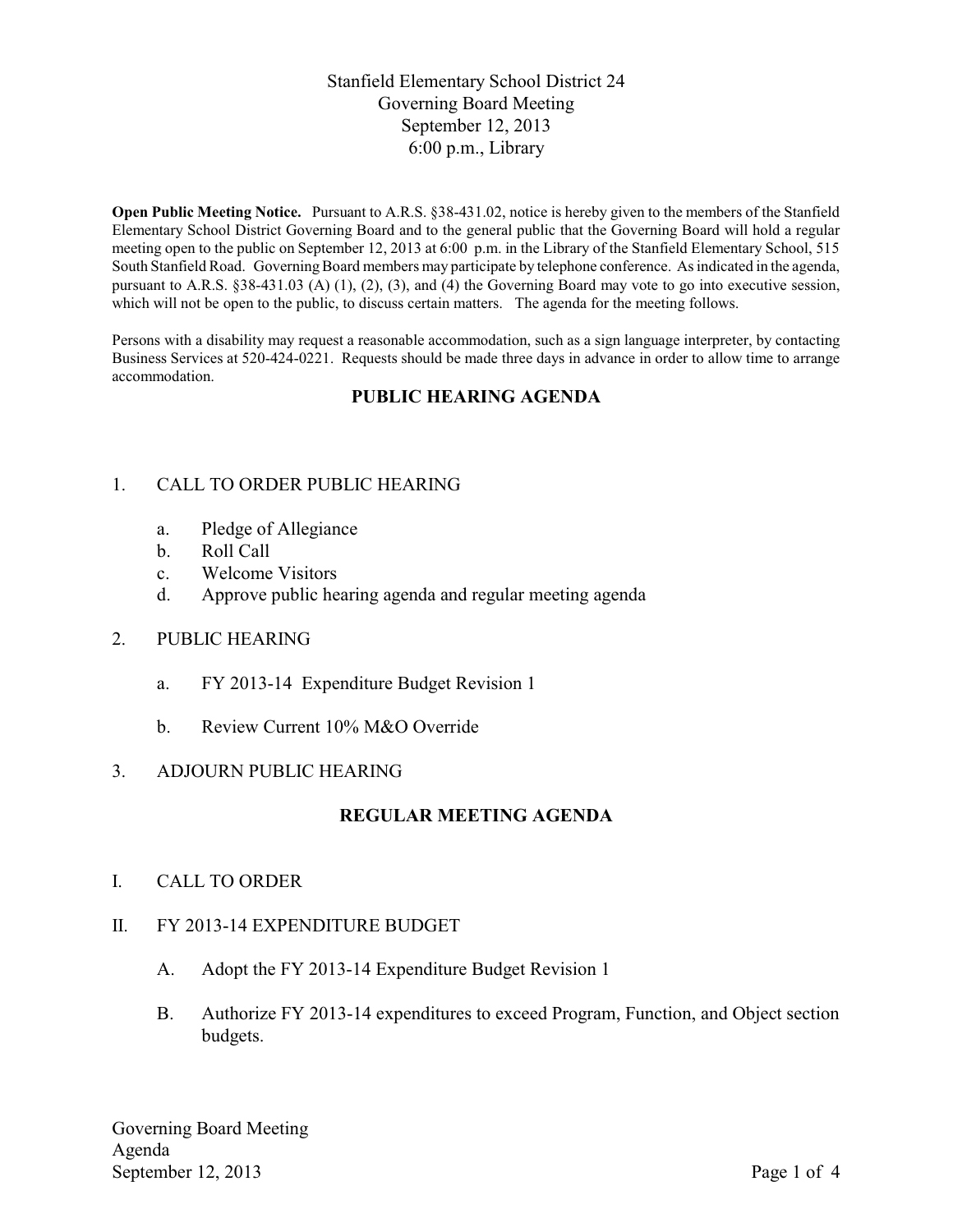## III. CALL TO THE PUBLIC

Guidance for Public Participation in Board Meetings is provided in Policy BEDH. The President may recognize individuals wishing to address the Board under Call to the Public or under the item on the Agenda they wish to address. Each individual will be allowed five minutes unless additional time was requested and granted in advance by the Superintendent or President. ARS 38-432.02(H) provides that Board members shall not respond to comments unless the item is on the agenda.

The Board shall not hear personal complaints against school personnel or a person connected with the district. A procedure is provided by the Board for disposition of legitimate complaints in Policies KL, KB and KLD.

### LLAMADA AL PÚBLICO

La póliza BEDH, provee una guía publica para participar en juntas de la Mesa Directiva. El presidente de la Mesa Directiva puede reconocer a los individuos que desean dirigirse a la mesa bajo llamada al público o bajo el artículo en la agenda que desean tratar. A cada individuo se le otorgaran cinco minutos de tiempo, a menos que el Presidente o Superintendente le hayan concedido tiempo adicional por adelantado. La Póliza ARS 38- 432.02 dice que ningún miembro de la mesa responderá a ningún tipo de comentarios de temas que no estén en la agenda.

La mesa no oirá quejas personales en contra de personal de la escuela o personas que tengan alguna conexión con el Distrito. Para este tipo de quejas la mesa provee otro tipo de procedimientos para la disposición de quejas legítimas las cuales se encuentran en las siguientes Pólizas KL, KB, y KLD.

### IV. APPROVAL OF MINUTES

Approve the August 8, 2013 regular governing board meeting minutes.

### V. REPORTS

- A. Superintendent's Report
	- 1. Audit update
	- 2. Override Update
- B. August Public Funds Expenditure Reports (Pages 1 3)
- C. August Student Activities Report (Page 4)
- D. Principal's Report (Page 5)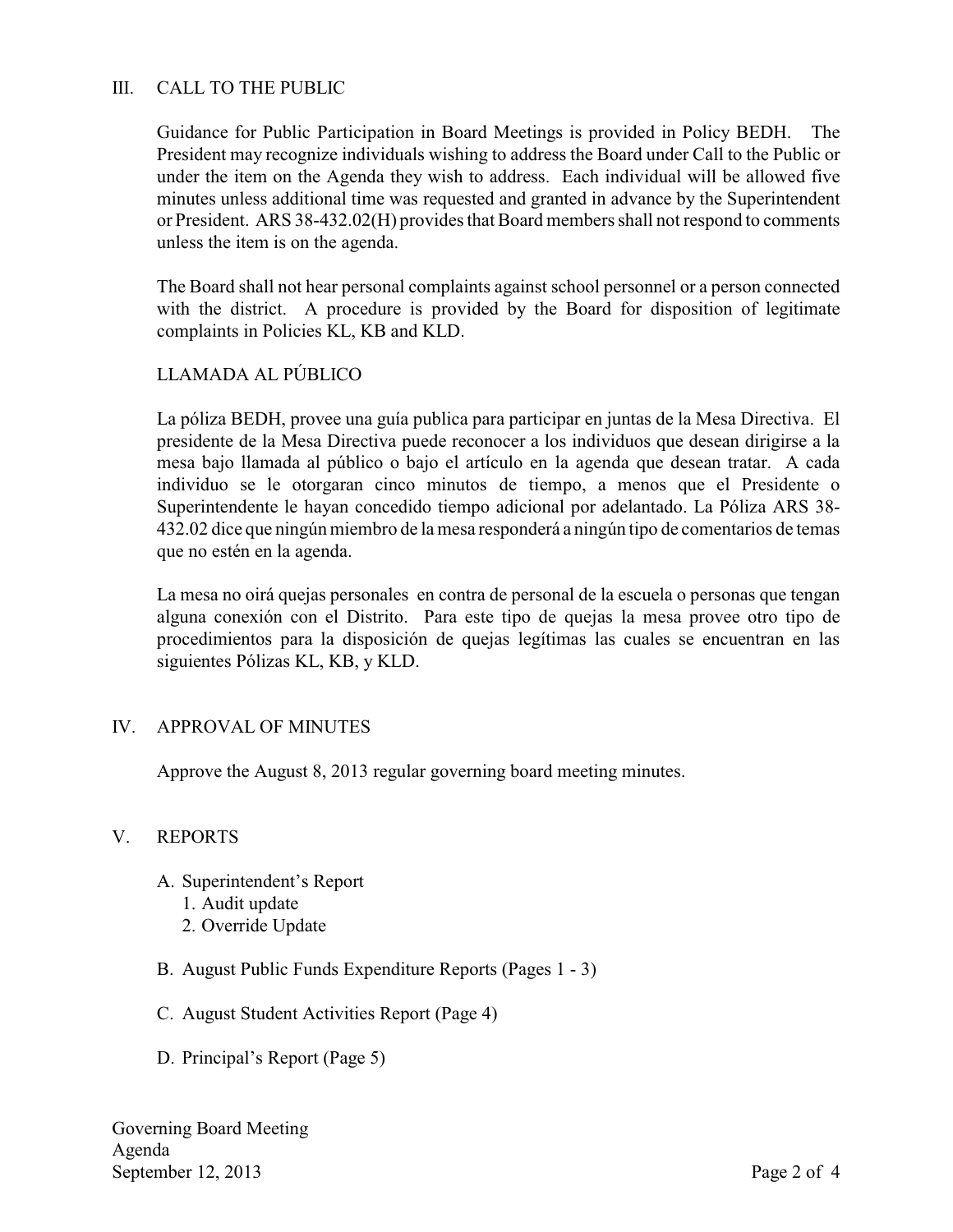- E. Operations Support Services Reports (Pages 6-8)
	- 1. Maintenance
	- 2. Transportation

#### VI. NEW BUSINESS ACTION ITEMS – PERSONNEL

All hiring is pending satisfactory completion of background investigation, records verification, and fingerprint report.

- A. Approve hire effective August 12, 2013, Notice of "At-Will" Appointment, 189-day schedule:
	- 1. Isedra Ybarra, Instructional Aide
- B. Approve hire of George Carmen, Initial Teacher Contract, effective September 10, 2013
- C. Approve hire effective September 12, 2013, Notice of "At Will" Appointment, 189 day schedule:
	- 1. Veronica Gonzalez Ruiz Bus Driver, Part Time
	- 2. Teresa Rembao Bus Driver, Part Time
- D. Approve Melissa Sadorf and Christopher Lineberry as Qualified Evaluators for the 2013-2014 school year.
- E. Accept contract declined for Notice of "At-Will" Appointment Returning, 189-day schedule, effective August 7, 2013 for Phillip Rose, Part Time Bus Driver
- F. Approve hire of Julianne Bergstrom for 2013-14, Notice of Substitute Teacher Appointment
- G. Approve hire of Kathleen Cox for 2013-14, Notice of Substitute Teacher Appointment
- H. Approve hire of Alice Bailin for 2013-14, Notice of Substitute Teacher Appointment
- I. Approve hire of Rebekka Schmidt for 2013-14, Notice of Substitute Teacher Appointment
- J. Approve 2013-14 extra-duty contract: 1. Adia Olguin - Native American Club

## VII. NEW BUSINESS ACTION ITEMS – BUSINESS

A. Ratify approval of payroll vouchers

| 1. PV3 | \$106,573.15 |
|--------|--------------|
| 2. PV4 | \$157,157.46 |
| 3. PV5 | \$138,212.27 |

Governing Board Meeting Agenda September 12, 2013 Page 3 of 4